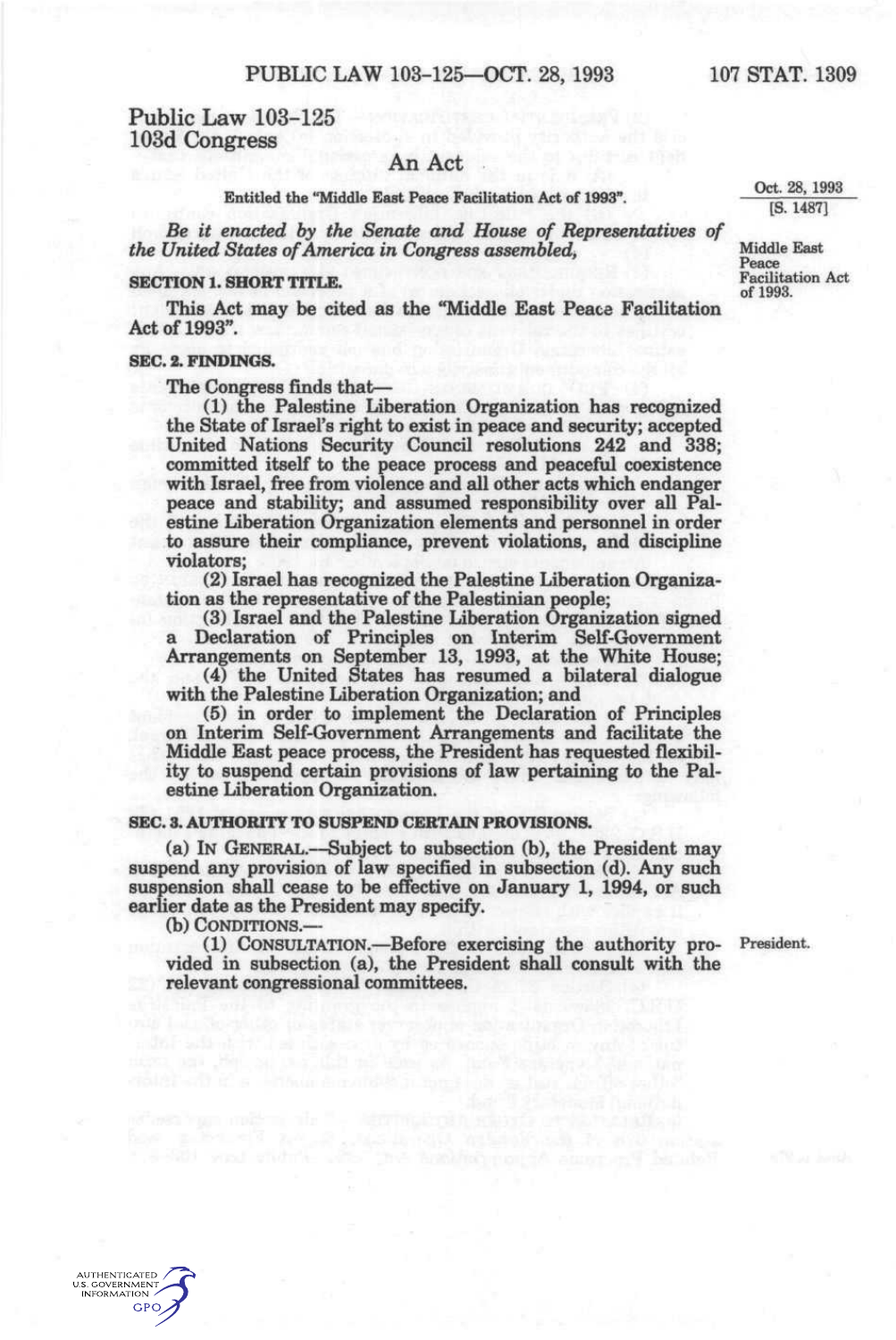(2) PRESIDENTIAL CERTIFICATION.—The President may exercise the authority provided in subsection (a) only if the President certifies to the relevant congressional committees that—

(A) it is in the national interest of the United States to exercise such authority; and

(B) the Palestine Liberation Organization continues to abide by all the commitments described in paragraph (4).

(3) REQUIREMENT FOR CONTINUING PLO COMPLIANCE.—Any suspension under subsection (a) of a provision of law specified in subsection (d) shall cease to be effective if the President certifies to the relevant congressional committees that the Palestine Liberation Organization has not continued to abide by all the commitments described in paragraph (4).

(4) PLO COMMITMENTS DESCRIBED.—The commitments referred to in paragraphs (2) and (3) are the commitments made by the Palestine Liberation Organization—

(A) in its letter of September 9, 1993, to the Prime Minister of Israel;

(B) in its letter of September 9, 1993, to the Foreign Minister of Norway; and

(C) in, and resulting from the implementation of, the Declaration of Principles on Interim Self-Government Arrangements signed on September 13, 1993.

(c) EXPECTATION OF CONGRESS REGARDING ANY EXTENSION OF PRESIDENTIAL AUTHORITY.—The Congress expects that any extension of the authority provided to the President in subsection (a) will be conditional on the Palestine Liberation Organization—

(1) renouncing the Arab League boycott of Israel;

(2) urging the nations of the Arab League to end the Arab League boycott of Israel; and

(3) cooperating with efforts undertaken by the President of the United States to end the Arab League boycott of Israel.

(d) PROVISIONS THAT MAY BE SUSPENDED.—The provisions that may be suspended under the authority of subsection (a) are the following:

(1) Section 307 of the Foreign Assistance Act of 1961 (22 U.S.C. 2227) as it applies with respect to the Palestine Liberation Organization or entities associated with it.

(2) Section 114 of the Department of State Authorization Act, Fiscal Years 1984 and 1985 (22 U.S.C. 287e note) as it applies with respect to the Palestine Liberation Organization or entities associated with it.

(3) Section 1003 of the Foreign Relations Authorization Act, Fiscal Years 1988 and 1989 (22 U.S.C. 5202).

(4) Section 37 of the Bretton Woods Agreement Act (22 U.S.C. 286w) as it applies to the granting to the Palestine Liberation Organization of observer status or other official status at any meeting sponsored by or associated with the International Monetary Fund. As used in this paragraph, the term "other official status" does not include membership in the International Monetary Fund.

(e) RELATION TO OTHER AUTHORITIES.—^This section supersedes section 578 of the Foreign Operations, Export Financing, and Ante, p. 973. Related Programs Appropriations Act, 1994 (Public Law 103-87).